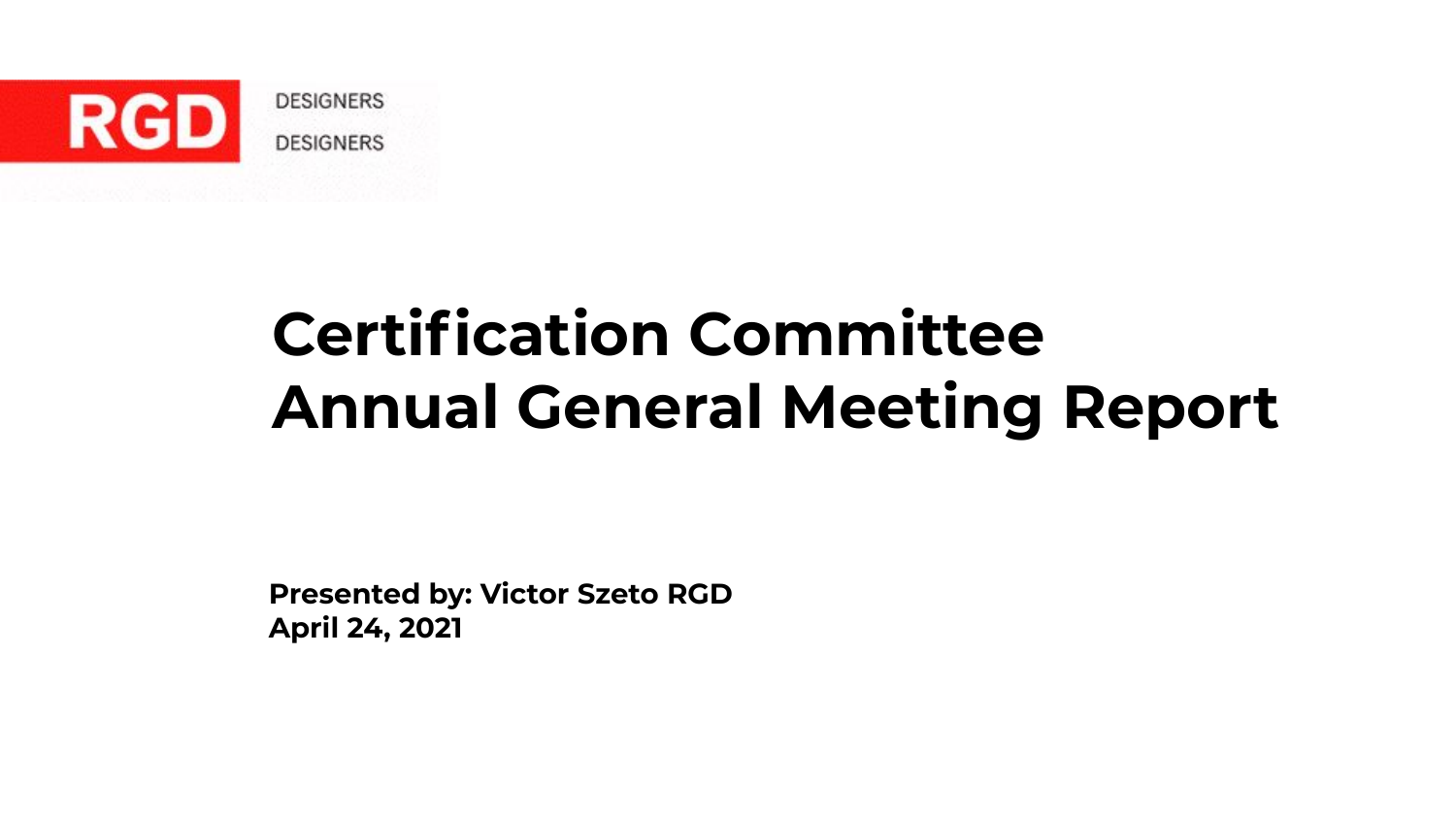### **MANDATE**

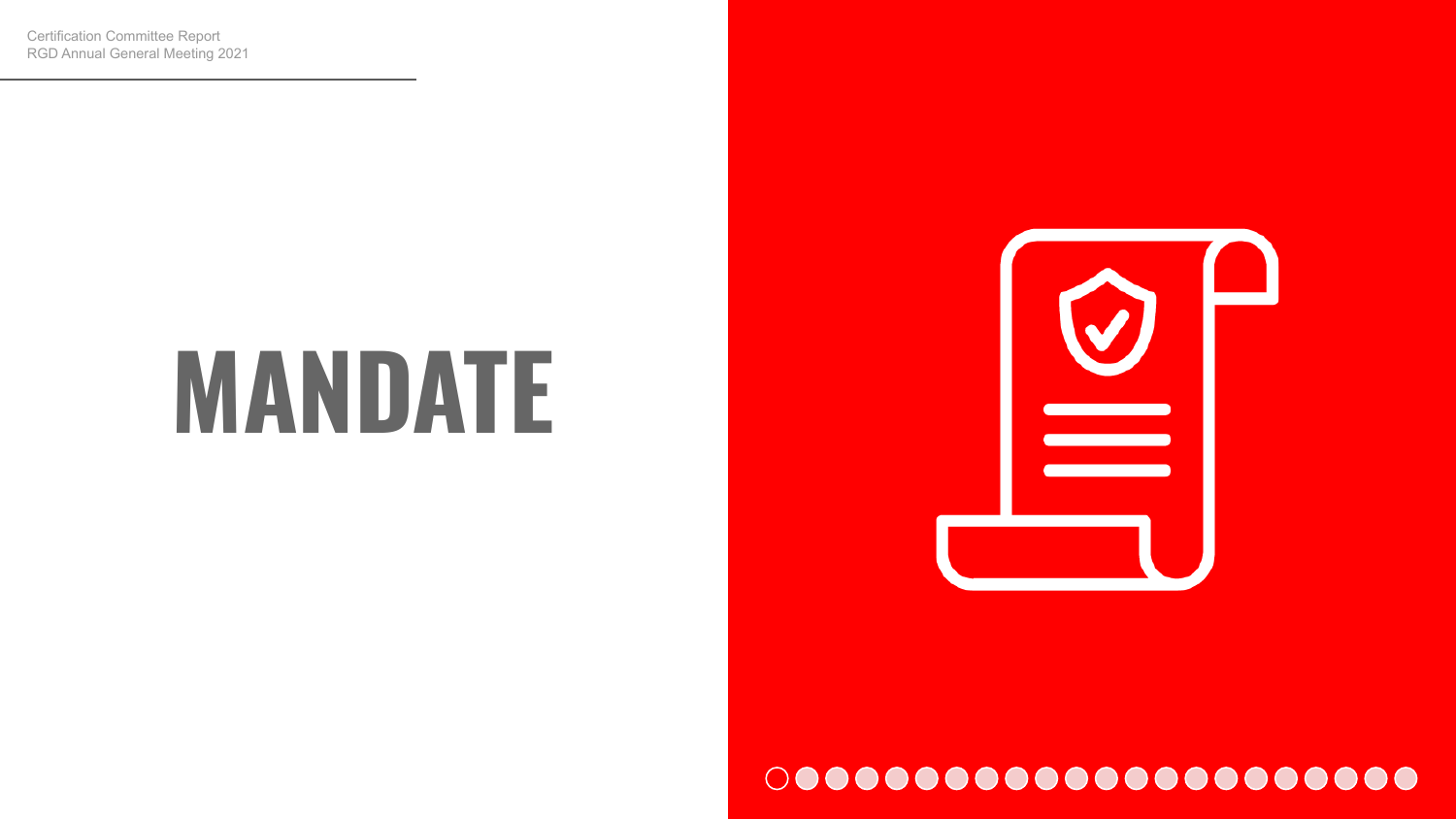### **CERTIFICATION**

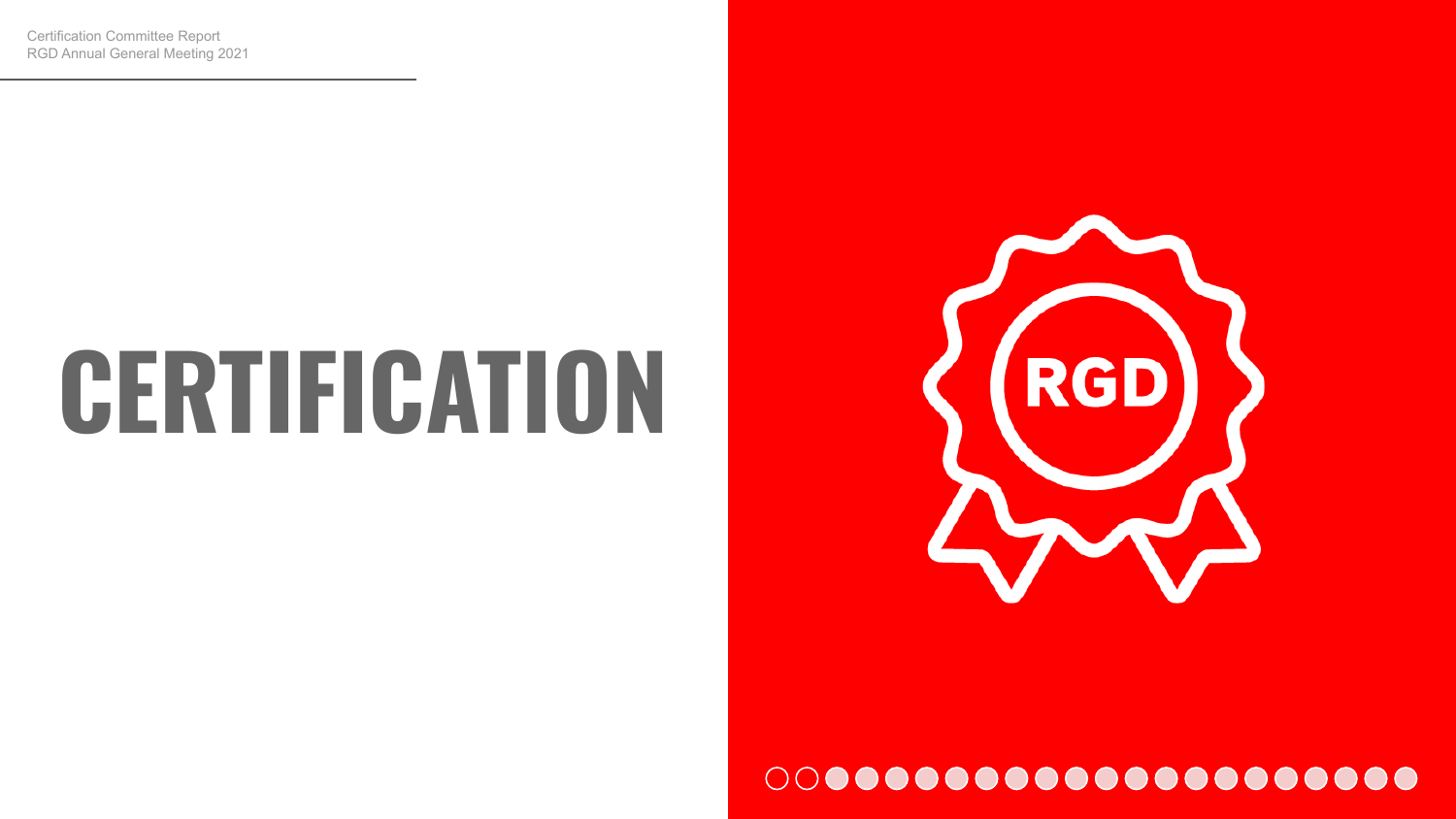## **COAST TO COAST**

 $\bullet\bullet\bullet$ .... ....  $\bullet\bullet\bullet\bullet$  $0.000$ ... .... ....... ...... ..... .. ..... ... .... ..........  $• • •$  $$  $\begin{array}{ccc} \bullet & \bullet & \bullet & \bullet & \bullet \end{array}$  $\bullet\bullet$ . . . . . . . . . . . . . . .  $\bullet \bullet \bullet \bullet$ .............. ................ ..............  $\cdots$ ............ ............ ........ .............. ........ ................ ......... ............... ...... ... ...................... .......................  $00.0000000$  $\bullet\bullet$  $\bullet\bullet$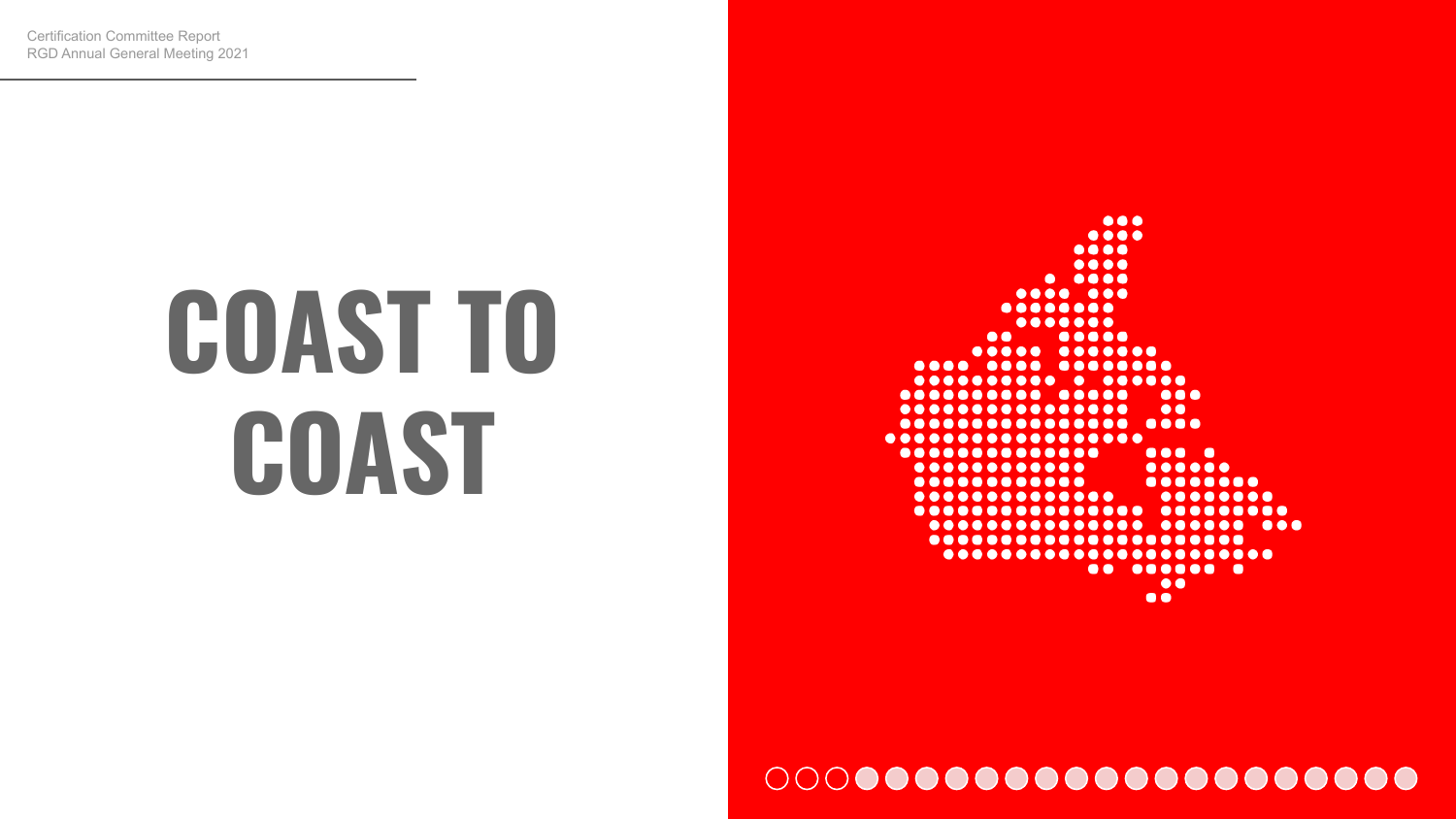### **WHY**

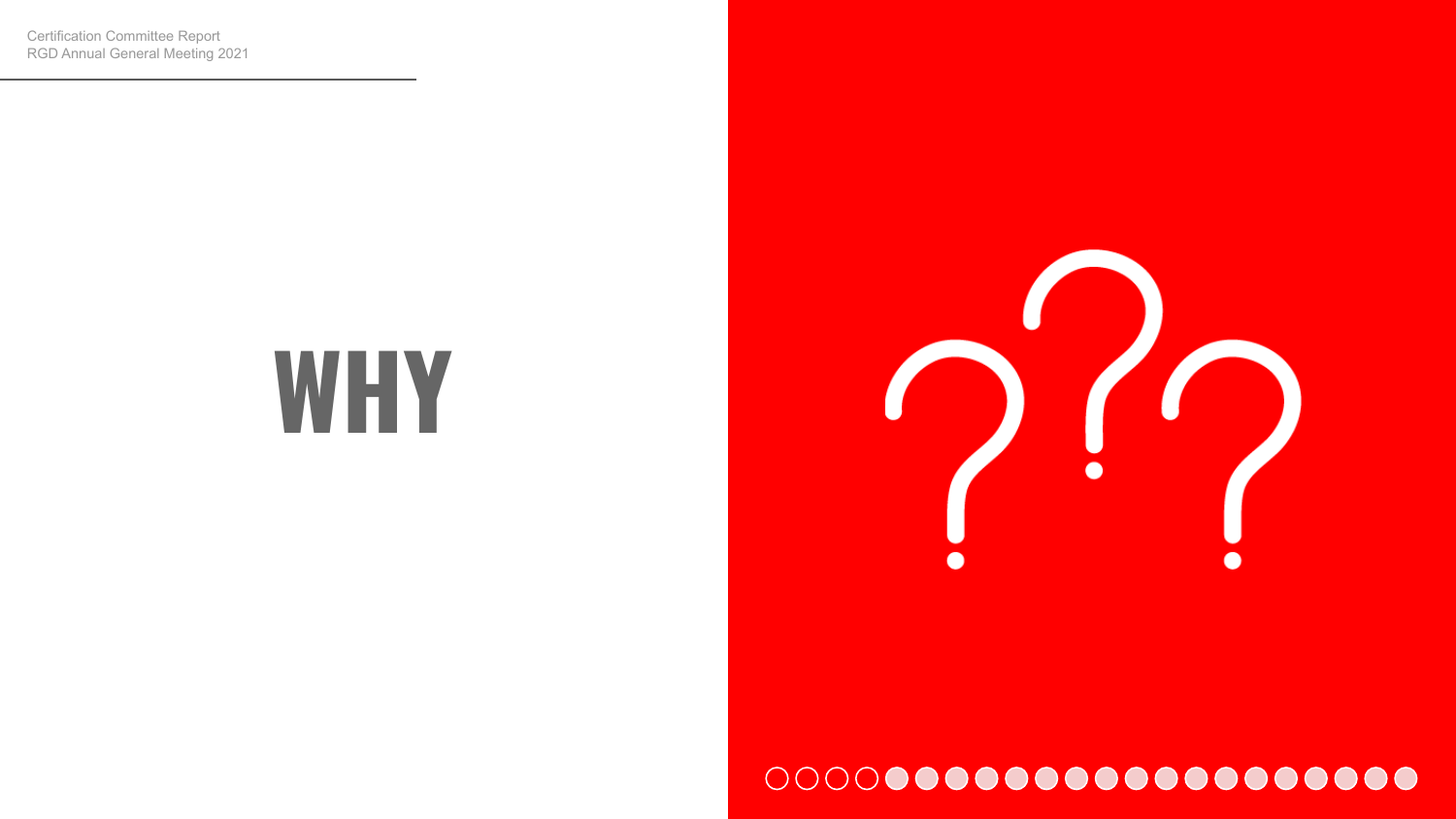### **VIRTUAL**

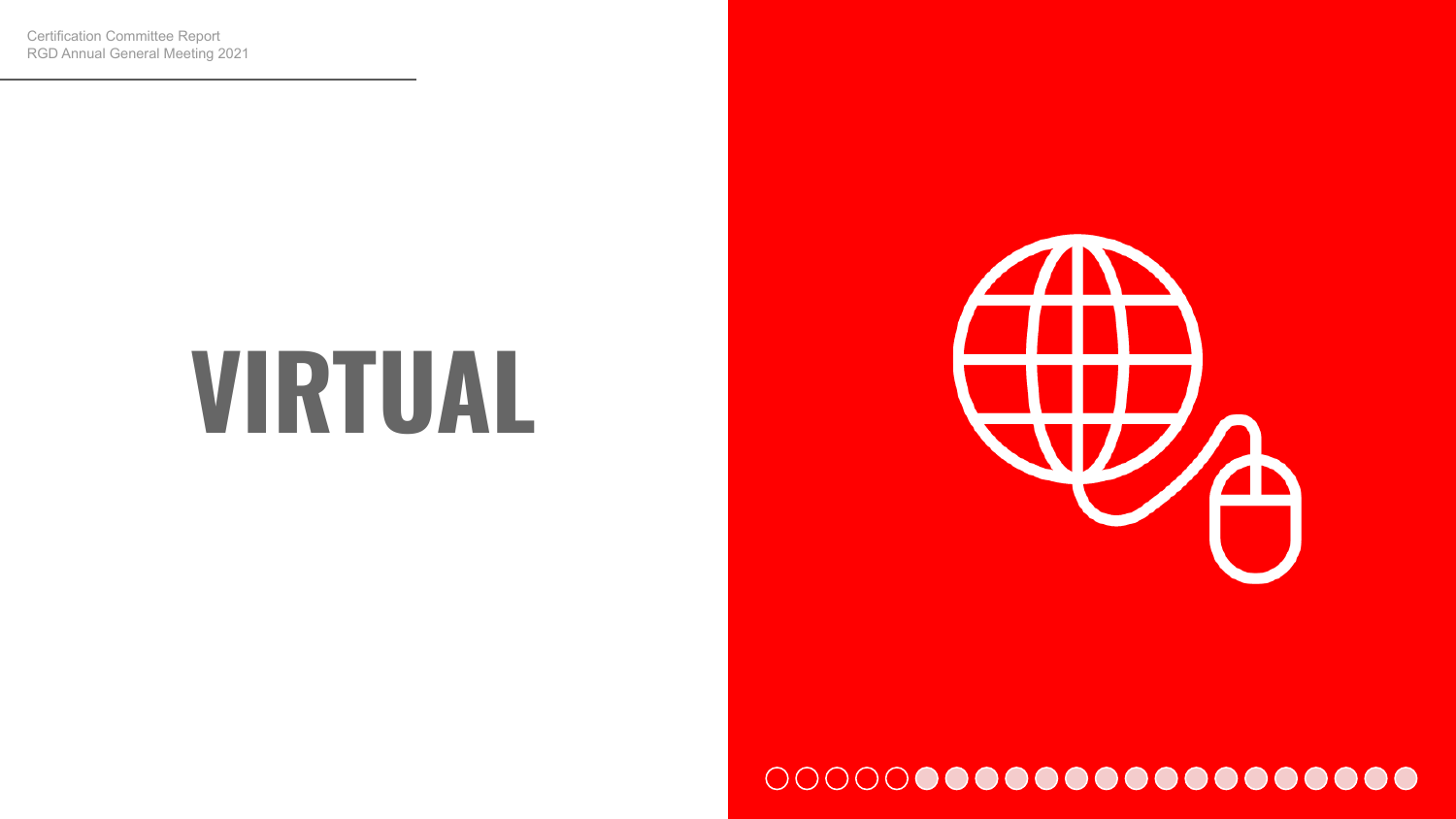### **COVID-19**

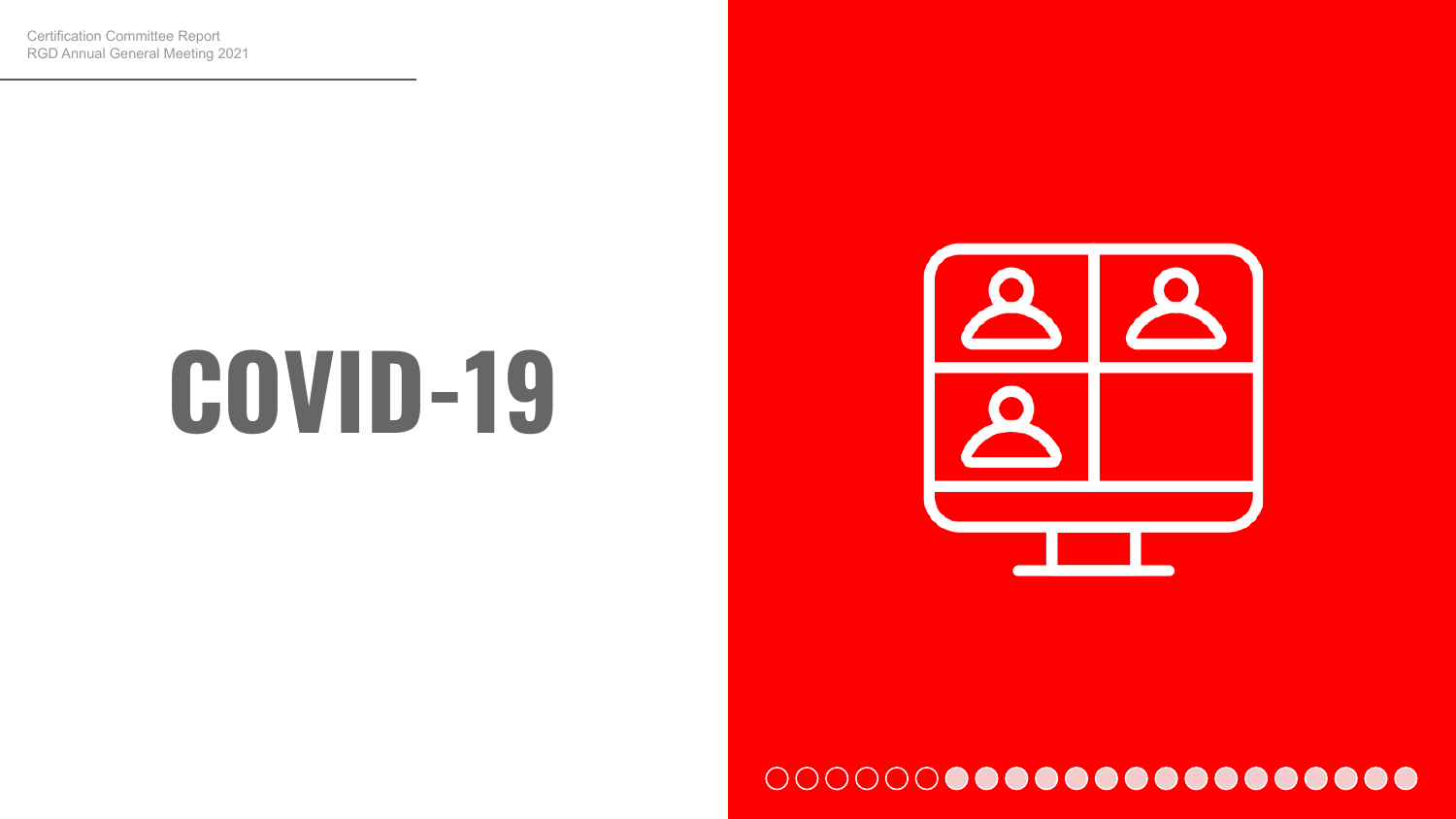## **NEW CERTIFIED RGD'S**

2020: 43 newly Certified RGDs 2021: 21 newly Certified RGDs **Total: 846**

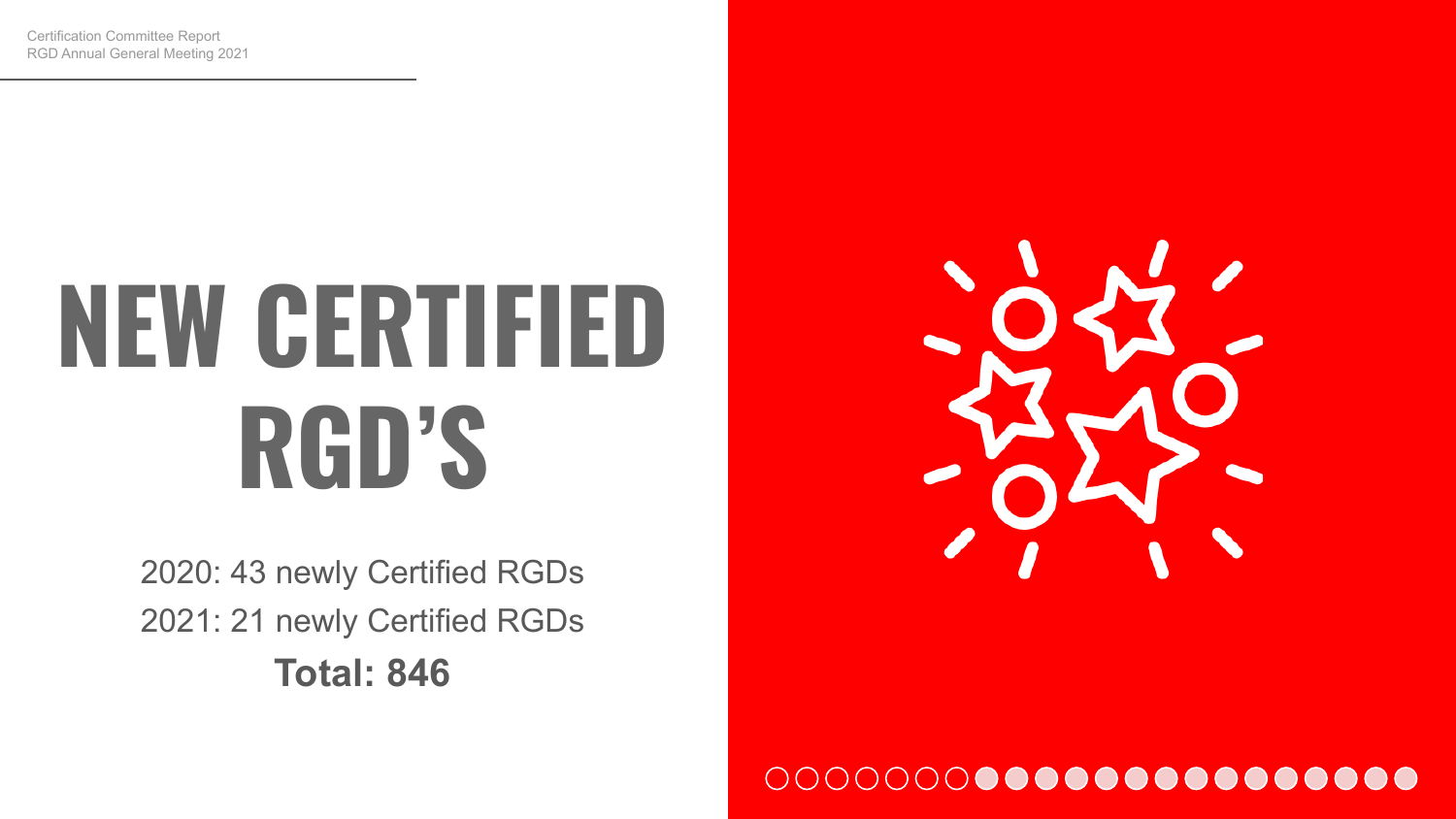### **PROCESS**

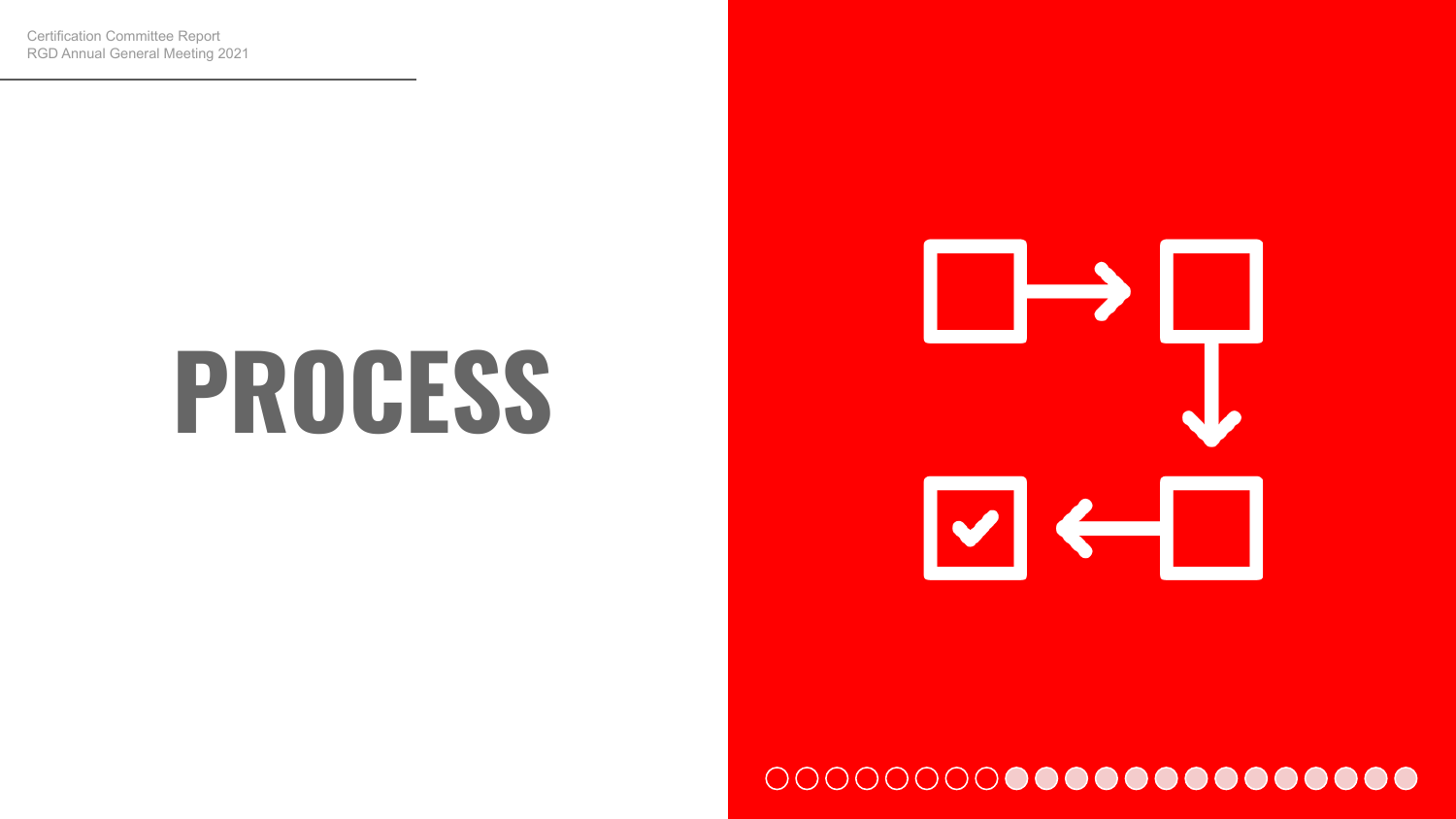## **CERTIFICATION PACKAGE**

### RGD **Section**

### Distinguish Yourself as a Certified RGD

This package contains all the information you need to complete the RGD Certification process.

Certified RGDs have a demonstrated understanding of business best practices. accessible design principles, research methods and ethics, and the application of strategic design principles to marketing and communications challenges

Our Members span across the design disciplines engaged in developing effective communications, from editorial designers to motion designers, brand designers to environmental graphic designers, UX designers to information designers, design educators, design managers, and more.



**Association of Registered Graphic Designer**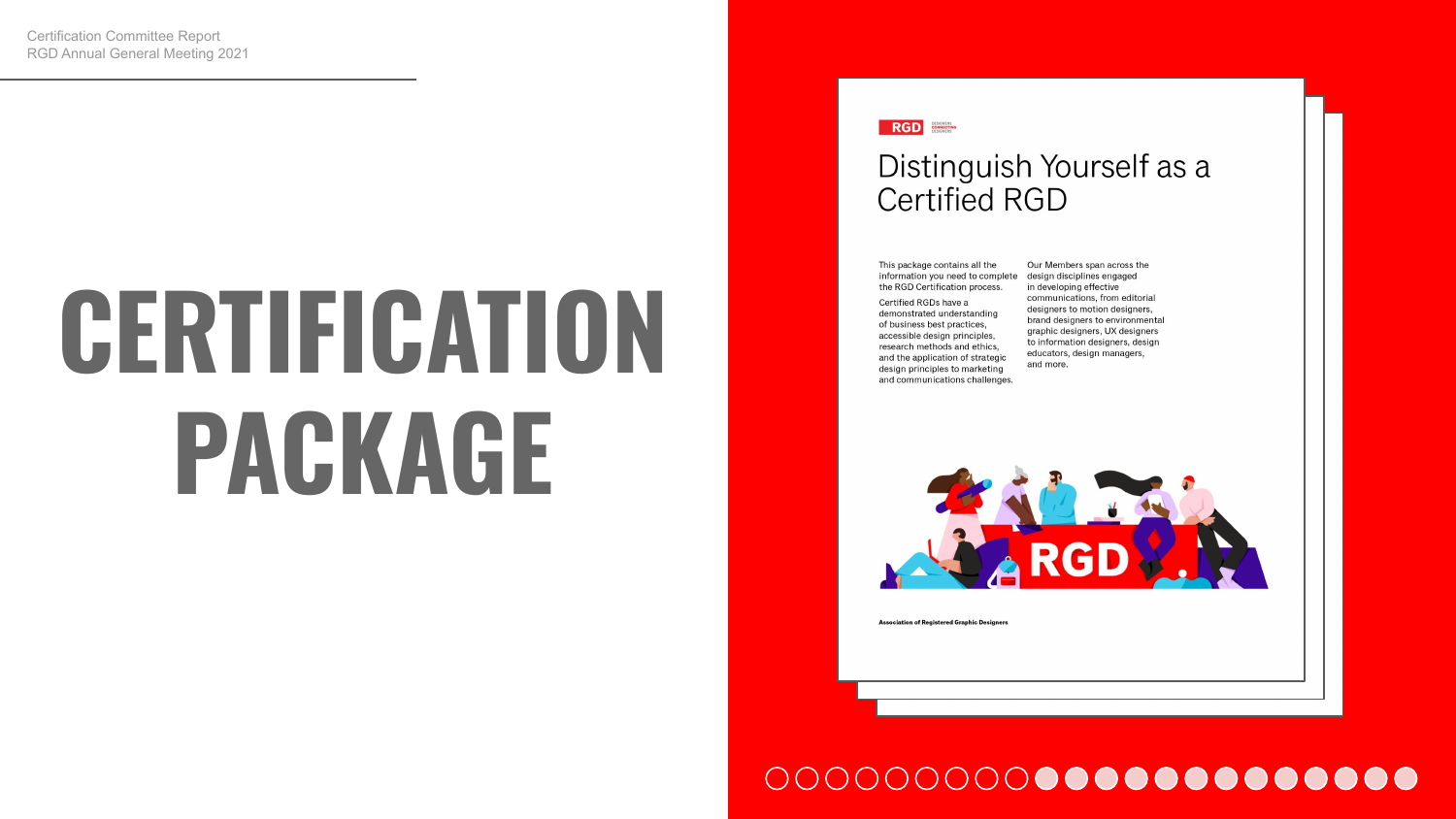## **EXCUSE VIDEO #4**

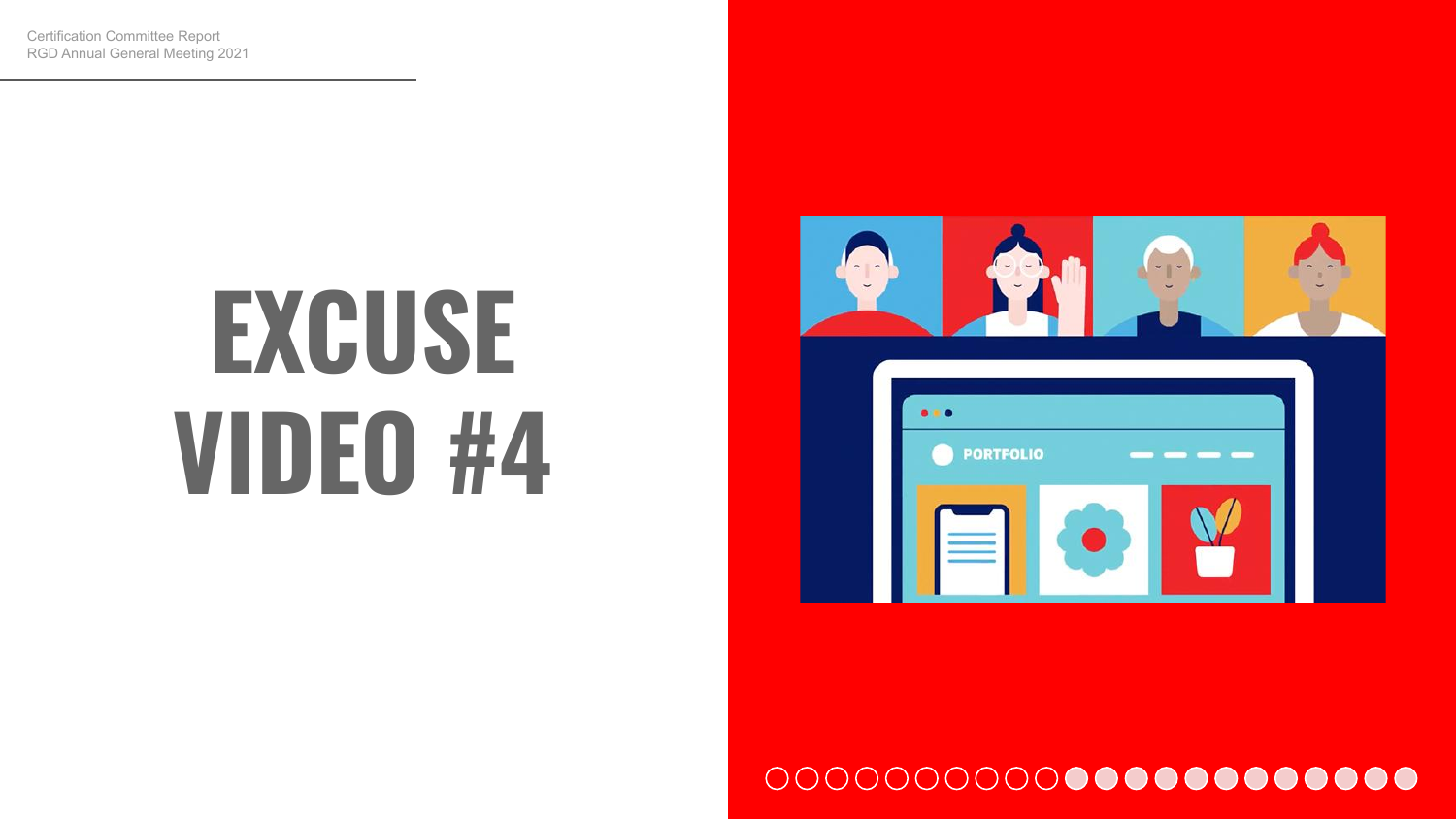## **EVALUATION FORM UPDATES**



### Feedback

Please provide some brief comments to give to the candidate that will be included on their results sheet. \*

Applicant presents well and could be contacted about speaking at RGD events: \*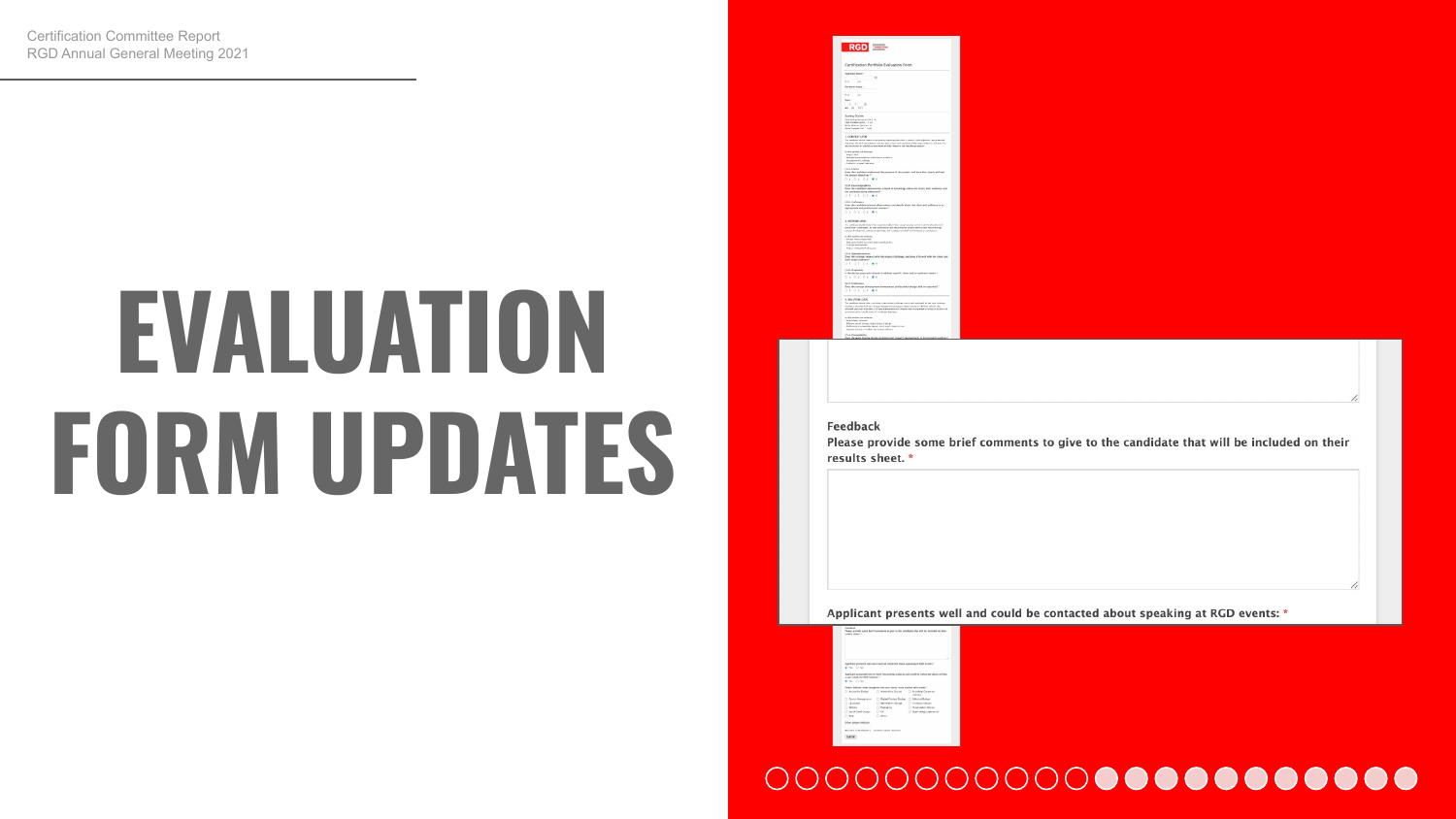## **FRESHLY CERTIFIED WEBINARS**



### **Lessons for Creating Effective Case Studies**

From the Freshly Certified **Webinar Series** (Packaging Design Edition)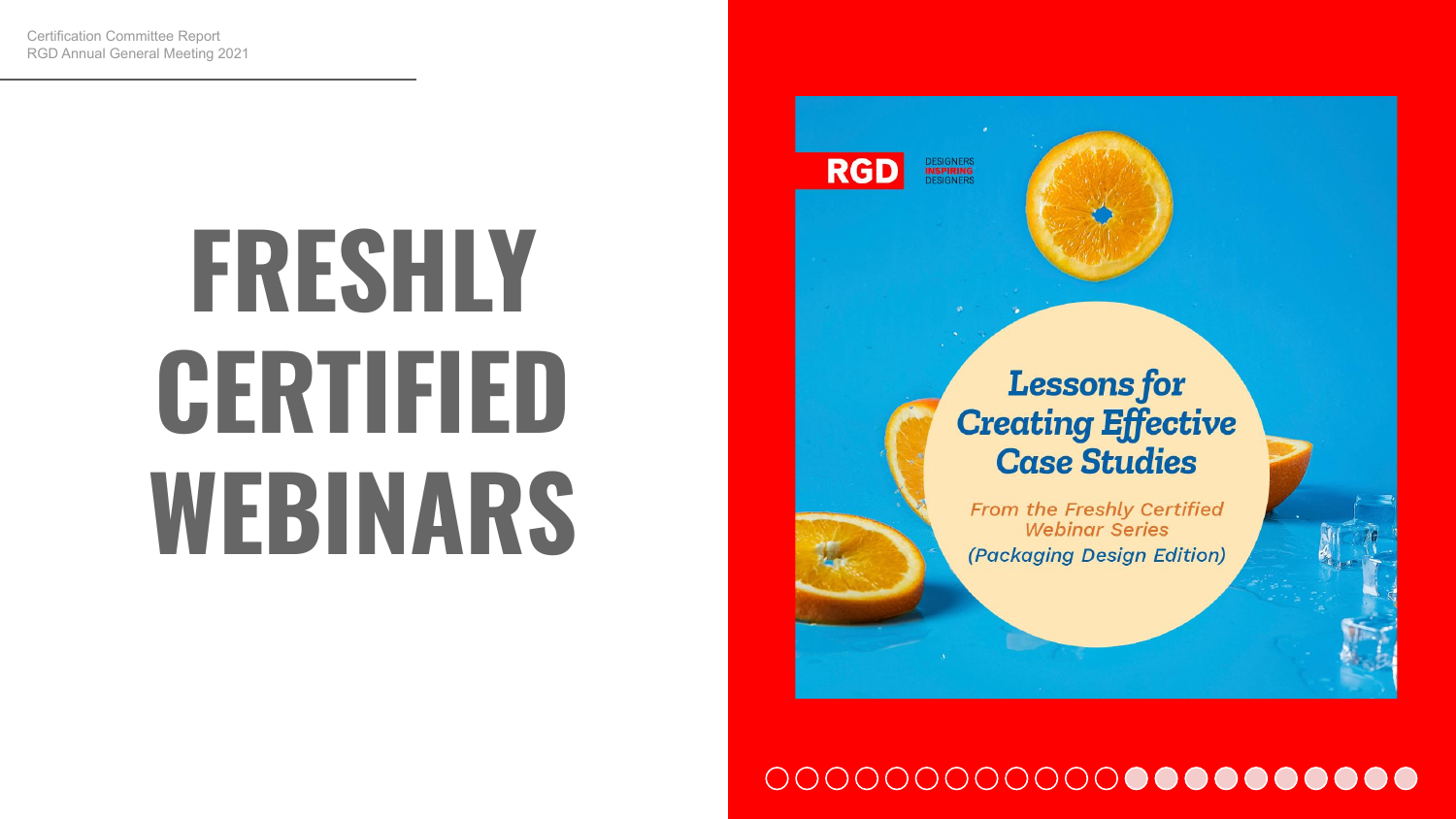## **SAMPLE TESTS**

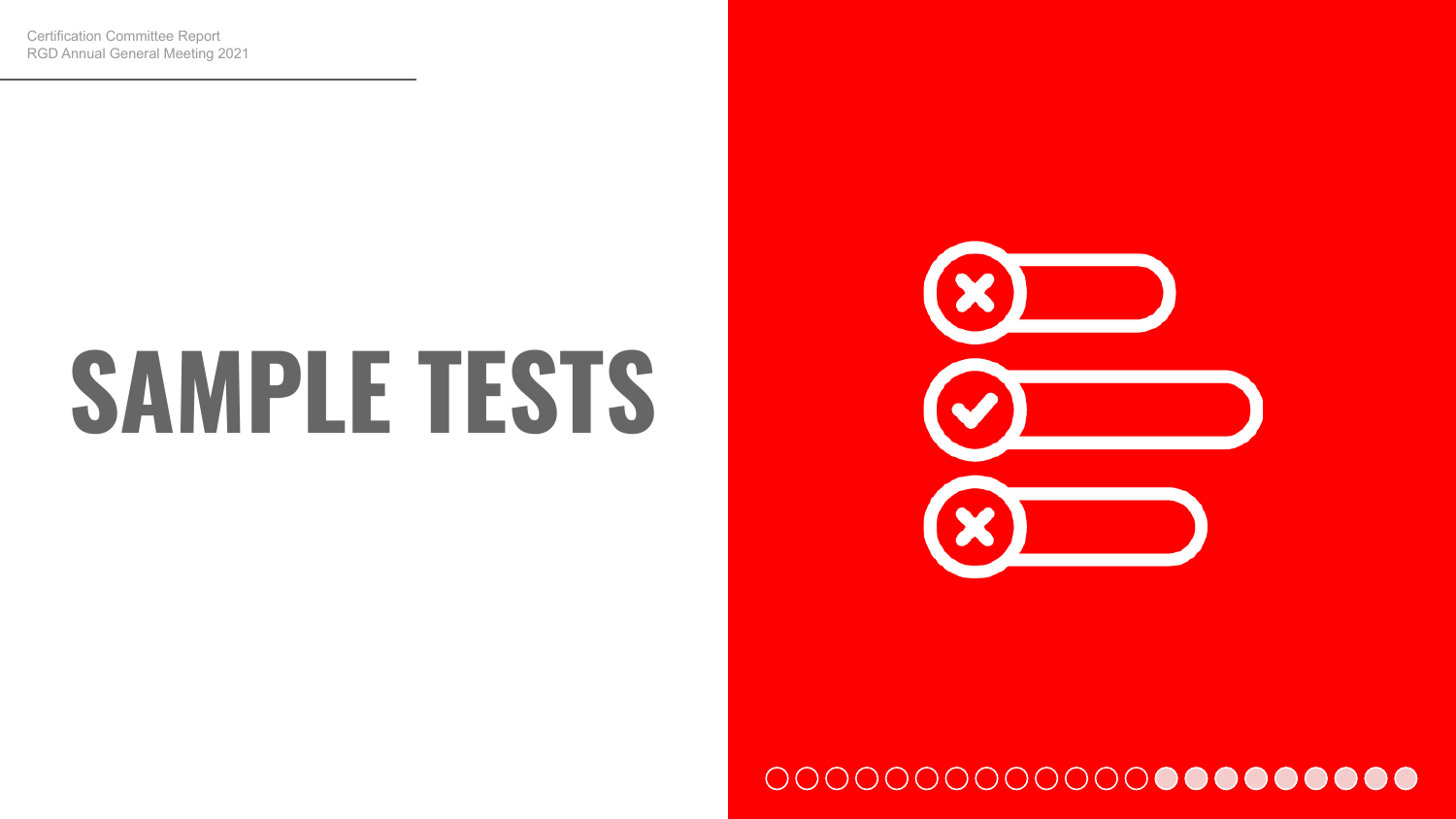### **EDUCATORS**

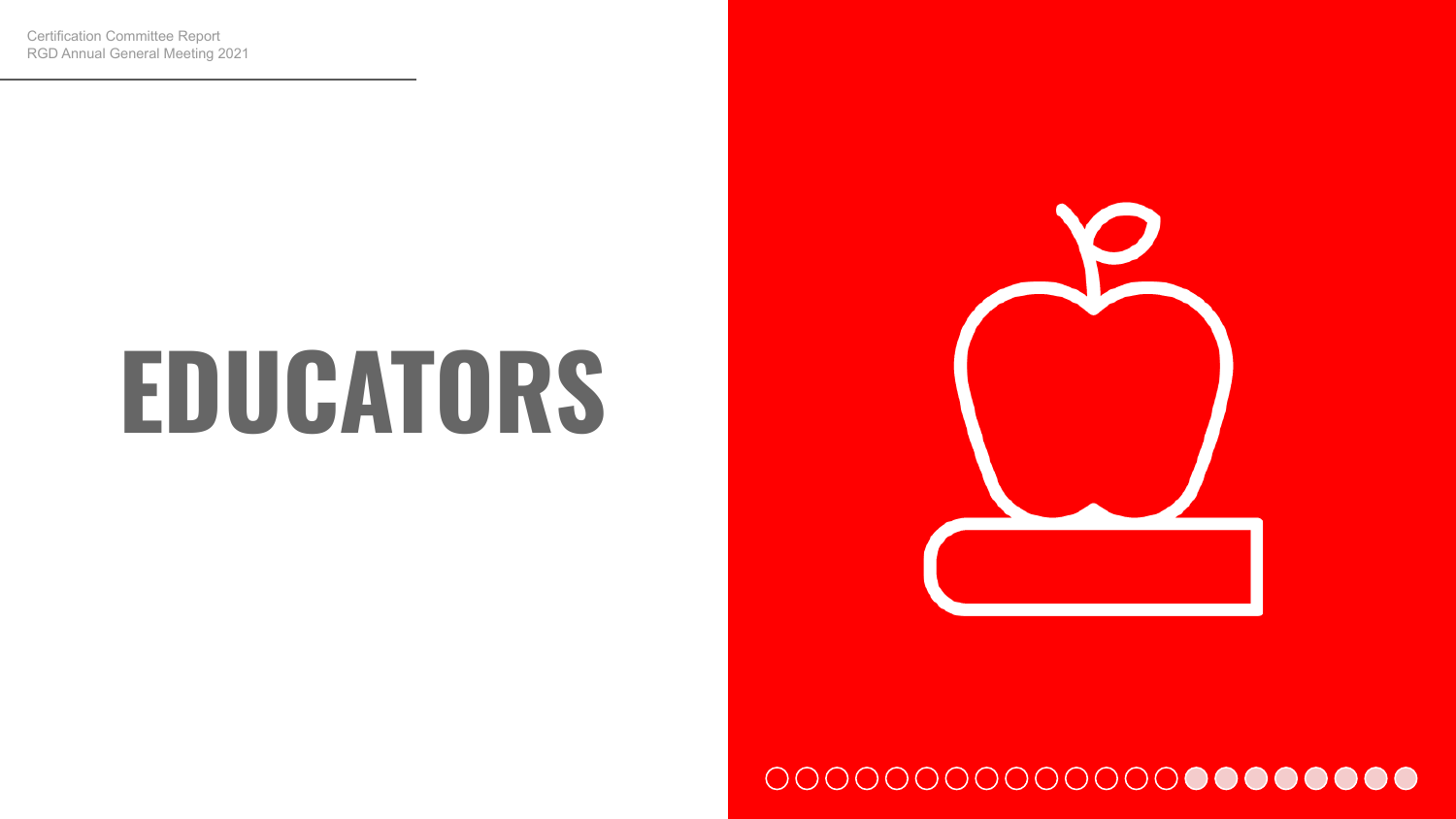## **ALTERNATE TEST SECTIONS**

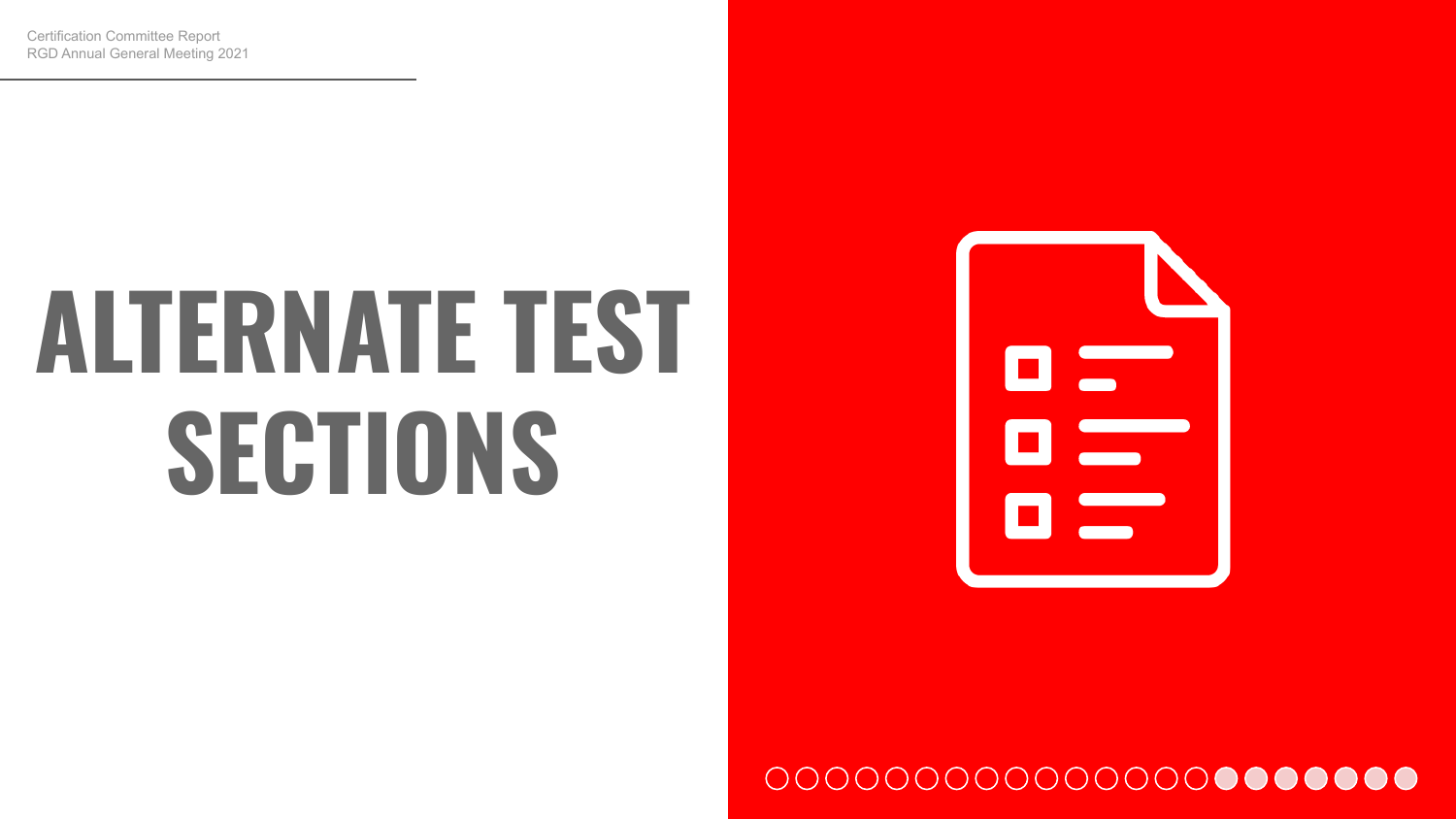### **GDC ALIGNMENT**

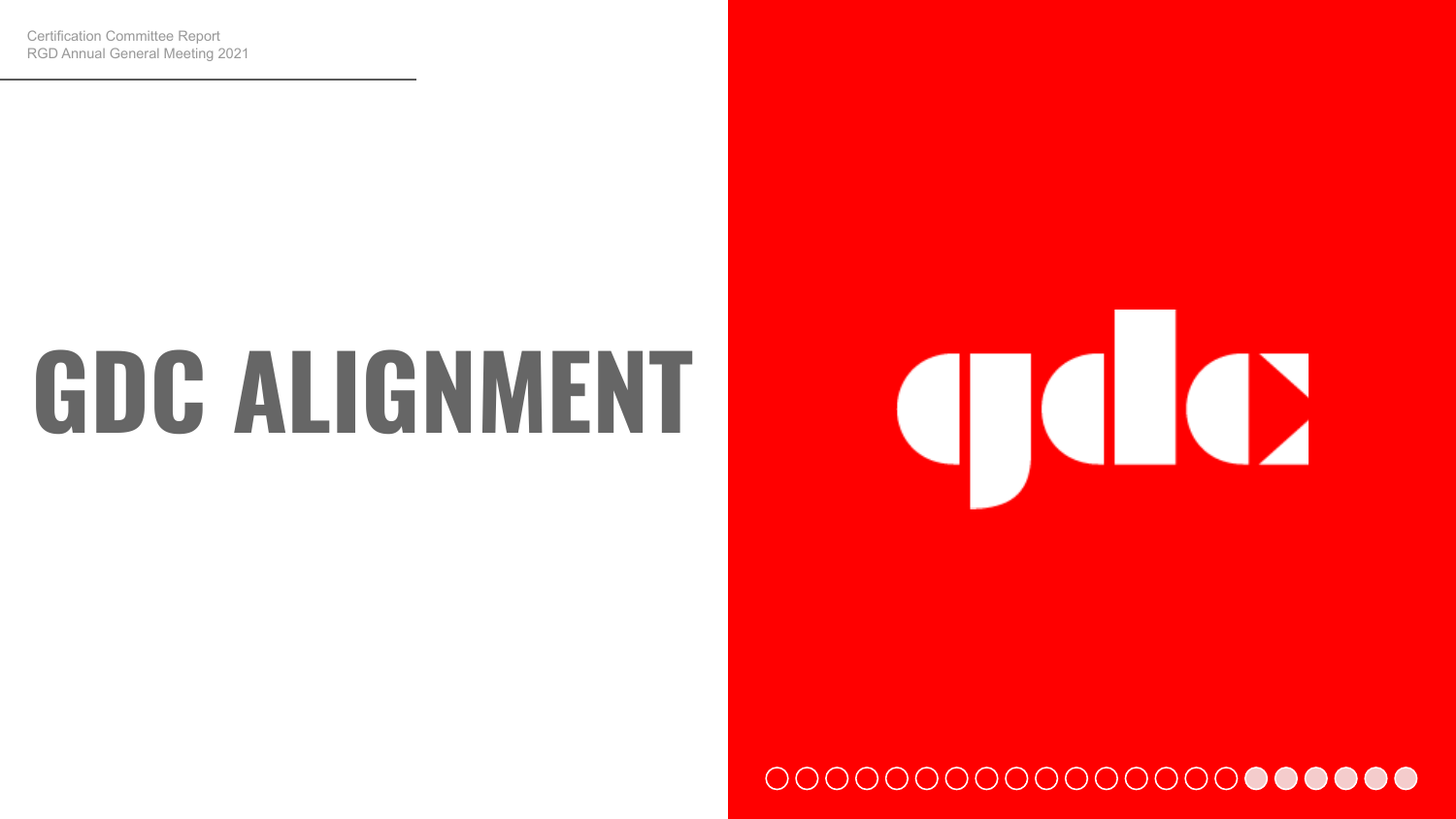### **REVIEWERS**

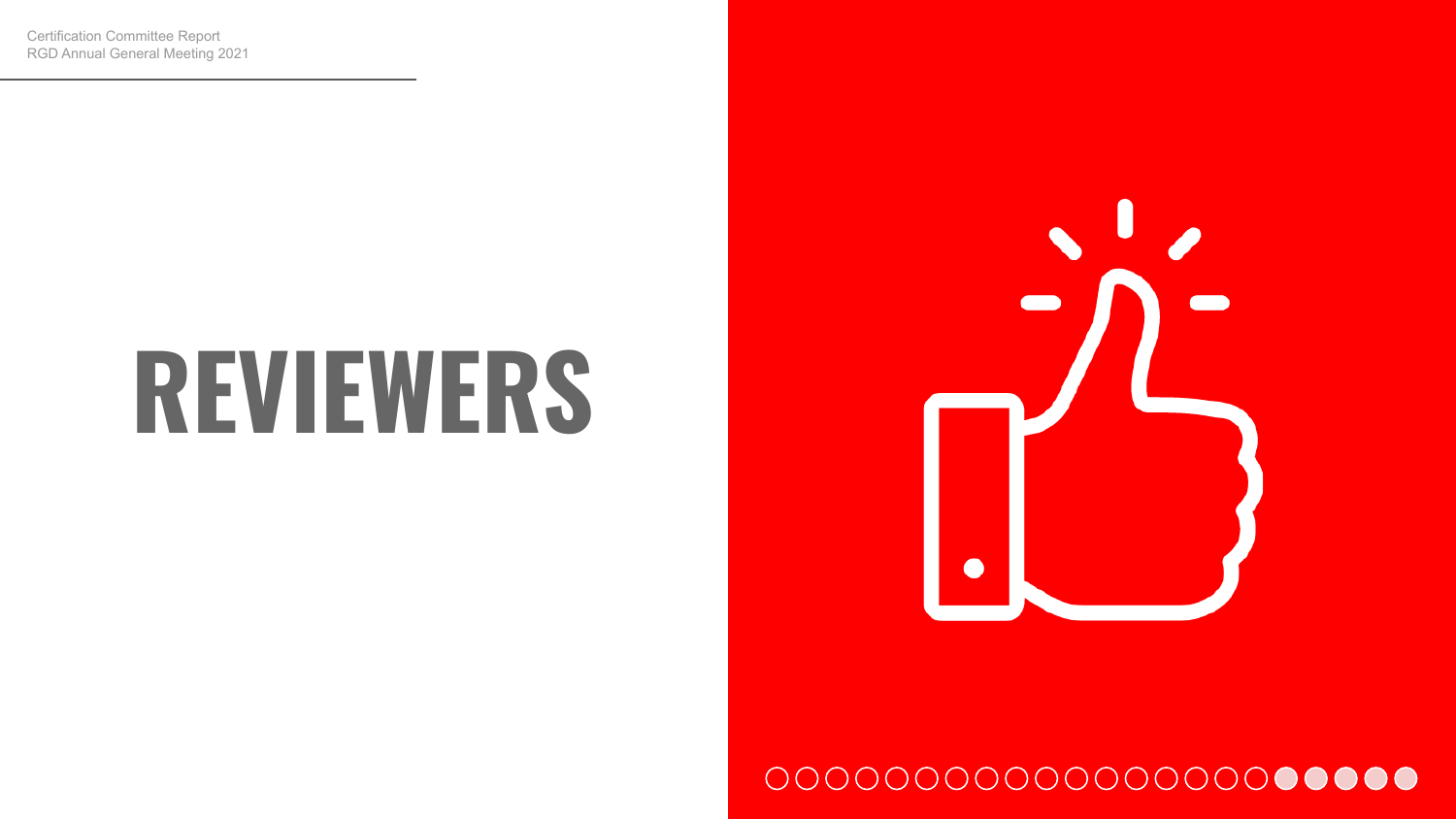# **STÜSSY TSCHUDIN**

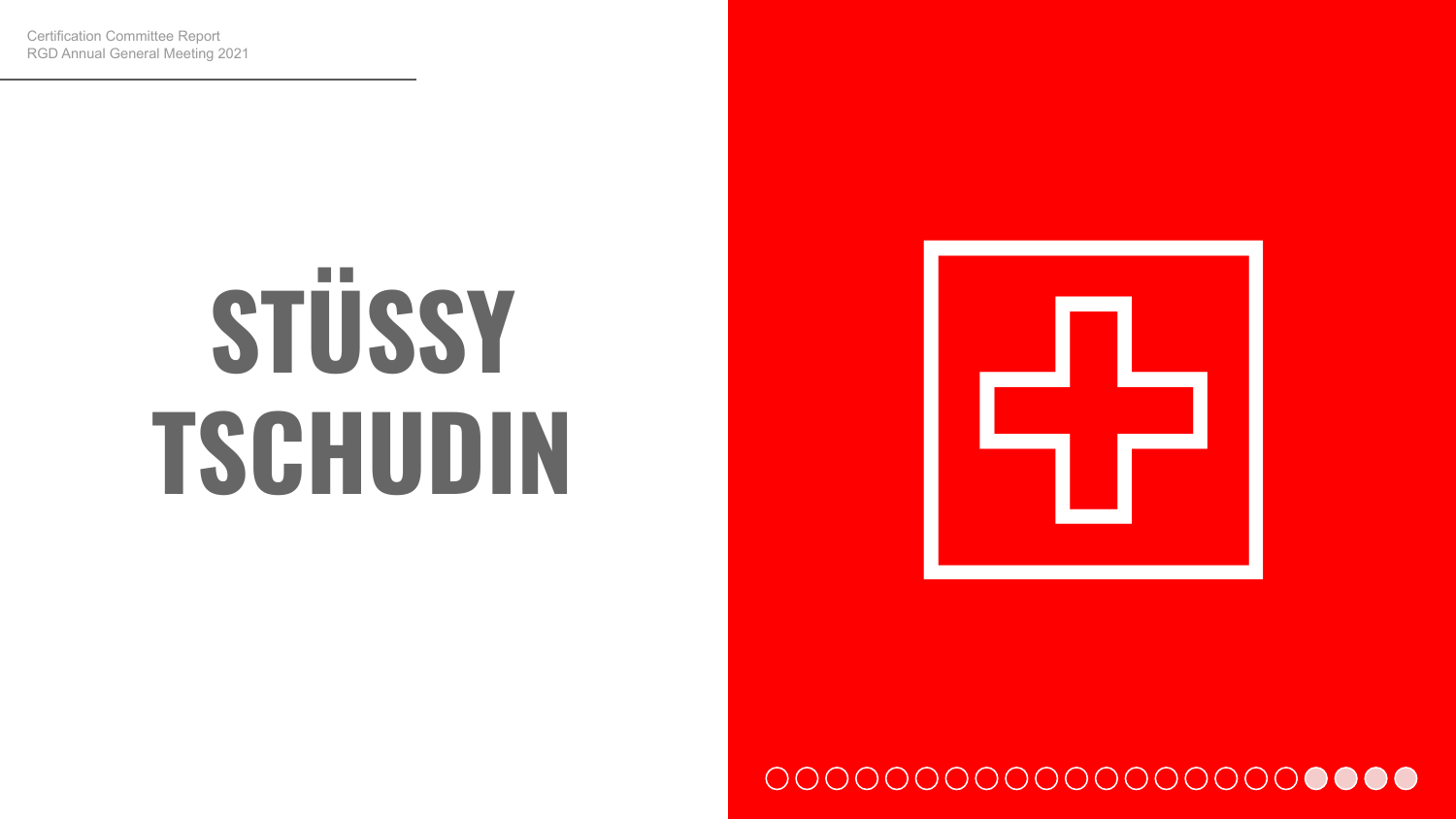### **HEIDI VERI**

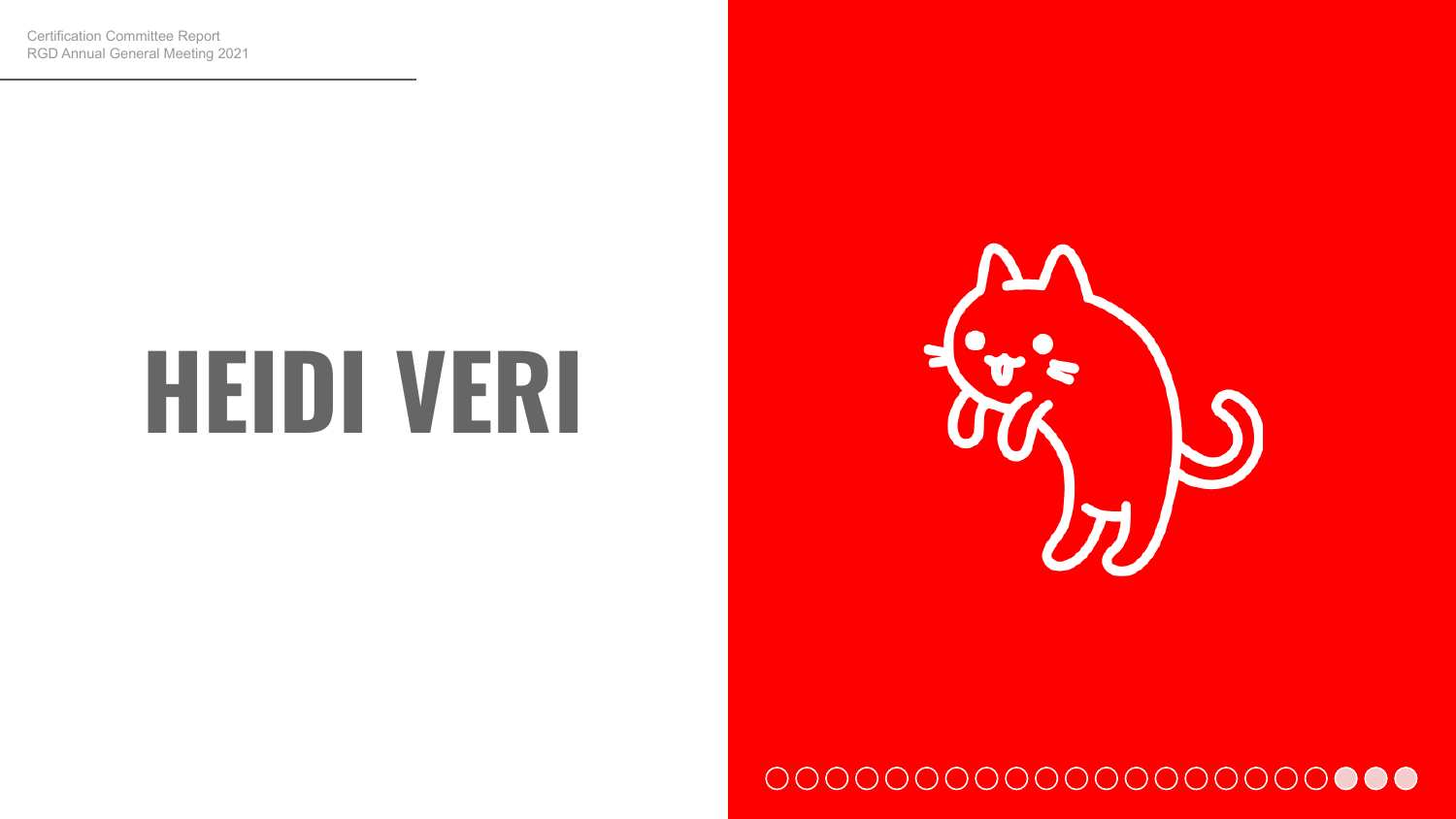### **HILARY ASHWORTH**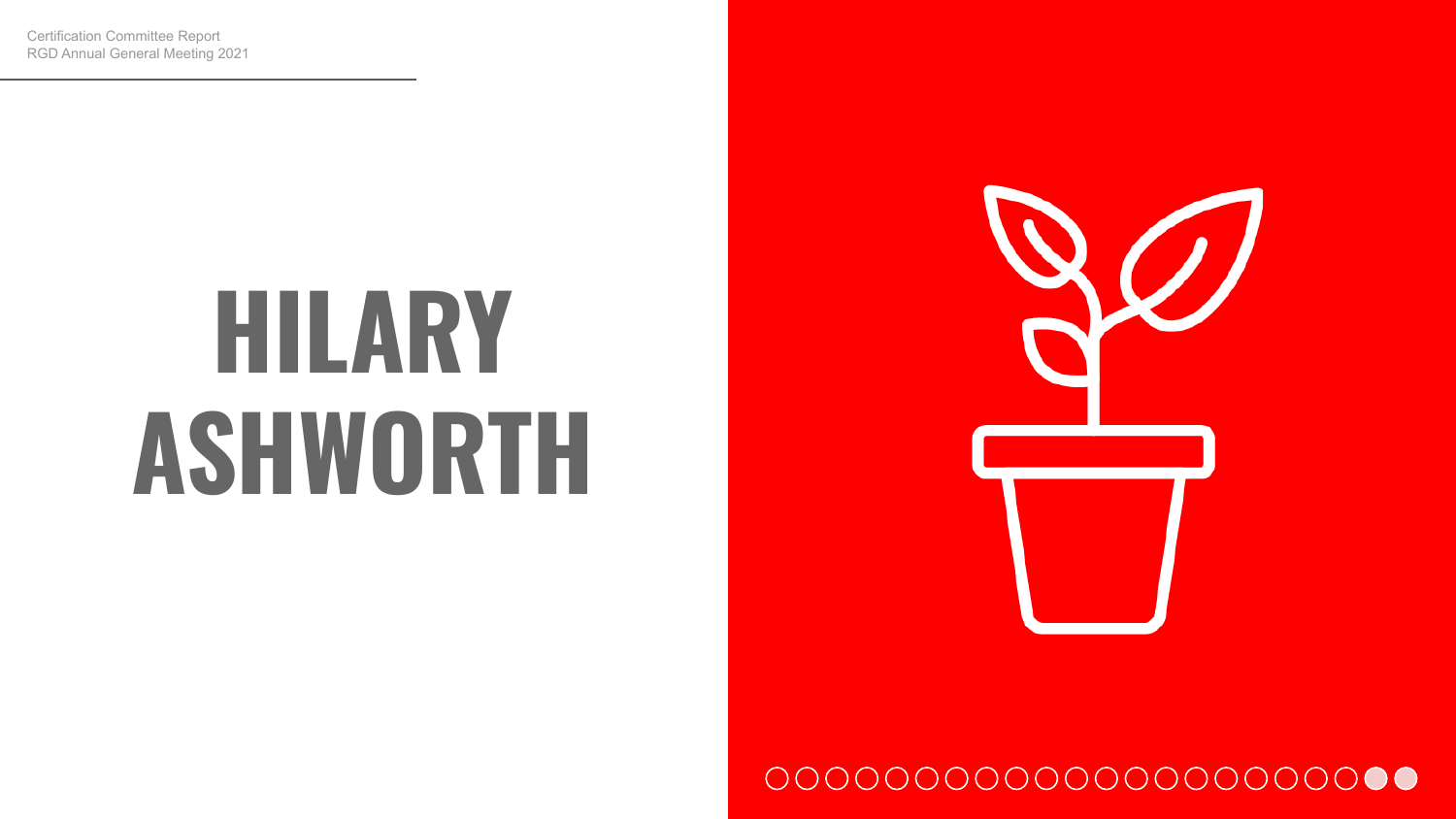### **COMMITTEE**

Amanda Bolte RGD Randal Boutilier RGD Avinash Raj RGD Katherine Carney RGD Eric Forest RGD James Kuo RGD Michelle Hopgood RGD Adam Rallo RGD Kathy Sigstad RGD Victor Szeto RGD Stüssy Tschudin RGD Christina Whitfield RGD